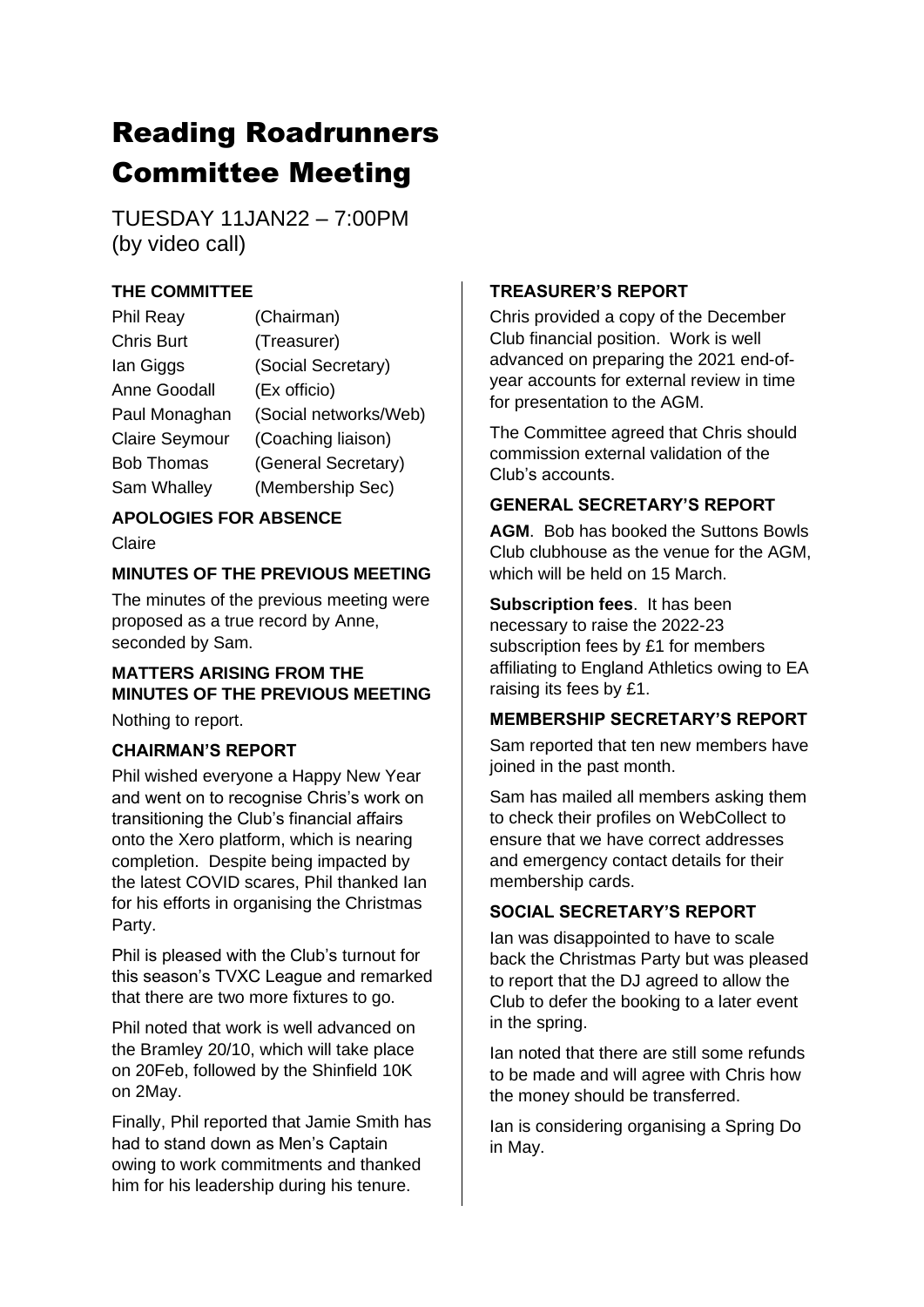#### **COACHING REPORT**

Pete reported on behalf of the Coaching Co-ordinators…

Additional coaching options have commenced: Couch to 5K and an outrun. This is countered by one of our regular coaches unfortunately being unavailable during January.

In response to members' requests, Pete advises that the pre-session briefing will explain the focus of each of the evening's coaching sessions.

It is disappointing to report that several members continue to disregard the Club's track safety rules, which are far from being intellectually challenging. Pete has asked the Committee to consider what action can be taken should this continue.

Pete took the decision to close the track early at the session on 4Jan22 owing to icy conditions. There was some dissent regarding this decision. For the avoidance of doubt, the Coaching Co-ordinators have the authority to end a session if they deem the circumstances to warrant curtailment, including but not limited to on safety grounds, following a serious incident or medical emergency.

#### **ANY OTHER BUSINESS**

**Dinner dance.** Anne asked Bob to set up a booking app for the Dinner Dance. The price will be set at £36 per head to a maximum of 100, seated at tables of eight.

The Committee agreed that Anne could go ahead with purchasing items for the event.

**National XC Champs, Parliament Hill**. Phil reported that the Team Captains have requested that the Club should provide a coach to take teams to the Champs. The Committee agreed.

**Maidenhead 10**. Phil reported that Maidenhead Athletics Club has offered the Club two free places to this year's race. Phil has accepted and will arrange for the places to be balloted.

#### **VACANCIES**

Members who would like to know more about any of these roles are invited to contact Phil in the first instance, email to: [chairman@readingroadrunners.org](mailto:chairman@readingroadrunners.org)

**Chairman.** Phil will stand down as Chairman at the AGM.

**General Secretary.** Bob will stand down as Secretary at the AGM. It would be ideal if his replacement were shadowing before the AGM.

**Newsletter Editor**. Ben has stood down as the newsletter editor. If the newsletter is to continue, we need a volunteer to step up as editor.

**Mental Health Champion**. The requirement for this post arises from EA, which summarises the role as:

"*The role of a Mental Health Champion is to support people to access the mental wellbeing benefits of running, remove stigma and get people talking about mental health. Champions will NEVER be expected to provide mental health support in the role but they will be provided with details of where to signpost people for professional support with their mental health.*"

The best way to understand the role would be to consult the [narrative provided on the](https://www.englandathletics.org/athletics-and-running/our-programmes/runandtalk/mental-health-champions/)  [EA website.](https://www.englandathletics.org/athletics-and-running/our-programmes/runandtalk/mental-health-champions/)

**Ex officio Committee posts**. There are three Committee posts vacant for ex officio members and two more will become vacant at the AGM, when Anne & Claire stand down. The ex officio members do not have fixed duties (c.f. Chairman, Media Manager, Treasurer, Social Secretary, etc) but are available to take on tasks as they occur throughout the year.

**DONMs**: 19:00 Tuesday, 8 February & 8 March by video call.

*Main Club contact points:*

Chairman, Phil: [chairman@readingroadrunners.org](mailto:chairman@readingroadrunners.org)